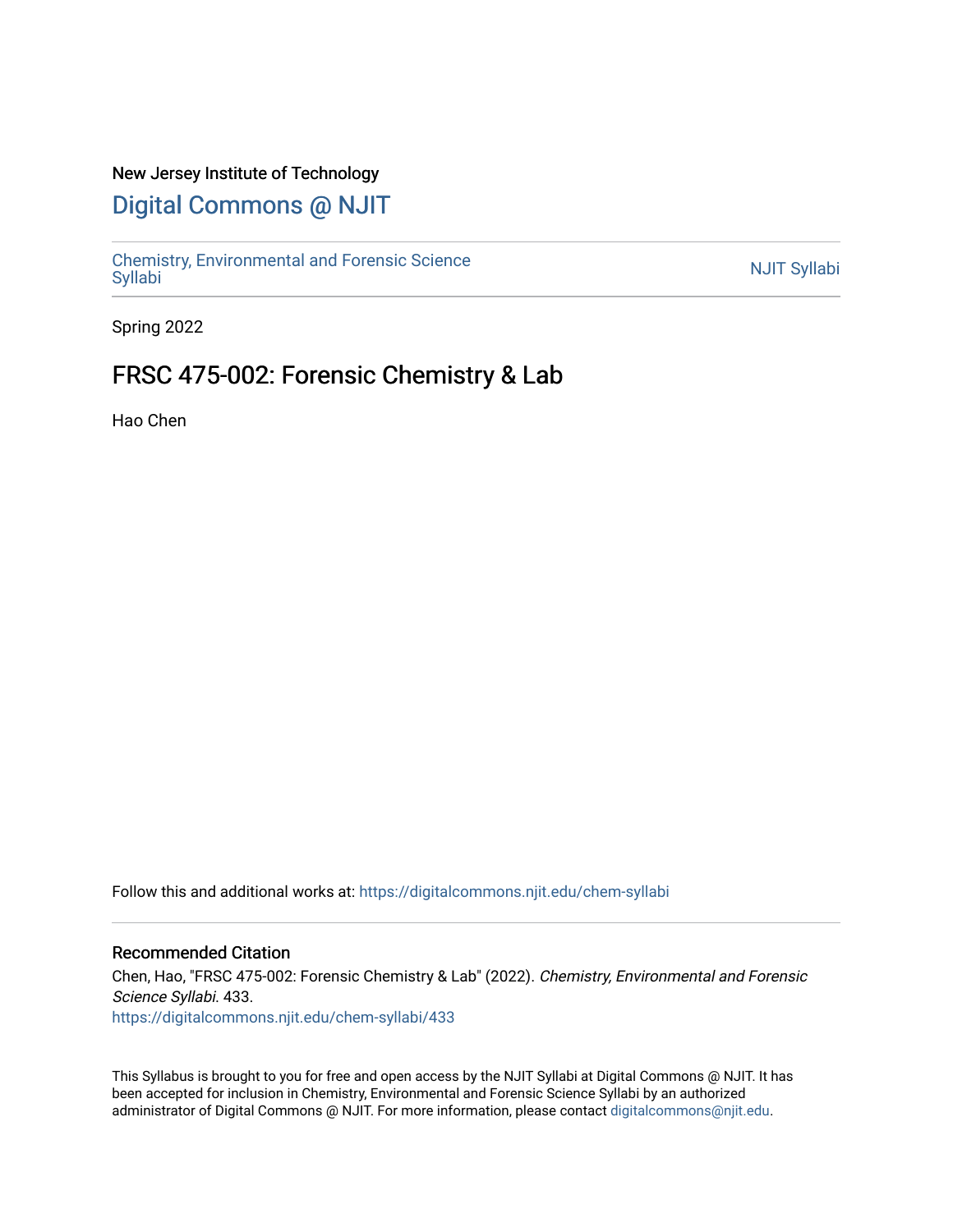

### THE COLLEGE OF SCIENCE **AND LIBERAL ARTS**

## The Department of Chemistry and Environmental Science

# **Chemistry:** *Spring 2022 Course Syllabus*

**NJIT [Academic](https://www.njit.edu/policies/sites/policies/files/academic-integrity-code.pdf) Integrity Code**: All Students should be aware that the Department of Chemistry & Environmental Science (CES) takes the University Code on Academic Integrity at NJIT very seriously and enforces it strictly. This means that there must not be any forms of plagiarism, i.e., copying of homework, class projects, or lab assignments, or any form of cheating in quizzes and exams. Under the University Code on Academic Integrity, students are obligated to report any such activities to the Instructor.

### **COURSE INFORMATION**

**FRSC 475 Course Description**: This course intends to develop students' abilities to properly conduct chemical analyses as applied to the law. Students will become familiar with the following topics: 1) selecting the appropriate methods and procedures for the analysis of evidence/samples; 2) appropriate recording and storage of experimental results and data; 3) appropriate reporting experimental results; 4) troubleshooting and maintaining analytical instrumentation and 5) providing expert testimony.

It will cover the analysis of **drugs of abuse, explosives, paint and coating examination, fire debris analysis, latent fingermarks, chemical kinetics and basics in the modern instrumental analysis** including mass spectrometry (MS), gas chromatography (GC), liquid chromatography (LC) and nuclear magnetic resonance (NMR). The course has two components: lecture plus lab work.

It will be to the student's advantage to continue to read and reread the chapters in their textbooks on laboratory techniques throughout the semester. There are also some practical aspects of chemical analysis that are best learnt during the lab sections. Students are encouraged to ask questions before it is too late and the mistakes have already been committed.

**Number of Credits**: 4

**Prerequisites**: CHEM 222

#### **Course-Section and Instructors**

| <b>Course-Section</b> | Instructor                                                            |
|-----------------------|-----------------------------------------------------------------------|
| FRSC 475-002          | Dr. Hao Chen<br>Email: hao.chen.2@njit.edu<br>Telephone: 973-596-8571 |
|                       | <b>Office:</b> York office 232                                        |

**Lecture time: Tue 3:15-5:10 pm, FMH 313**

**Laboratory time: Thur 1:00-5:20 pm, Tiernan Hall Room 209**

**Note that we will use Webex [\(https://njit.webex.com/meet/hc2018\)](https://njit.webex.com/meet/hc2018) for our lectures and labs from Jan 18-31.**

**Office Hours: With an appointment**

**Please send an email to schedule an appointment.**

**If you need assistance and wish to discuss with your instructor, please email to schedule a meeting. I will be more than happy to help.**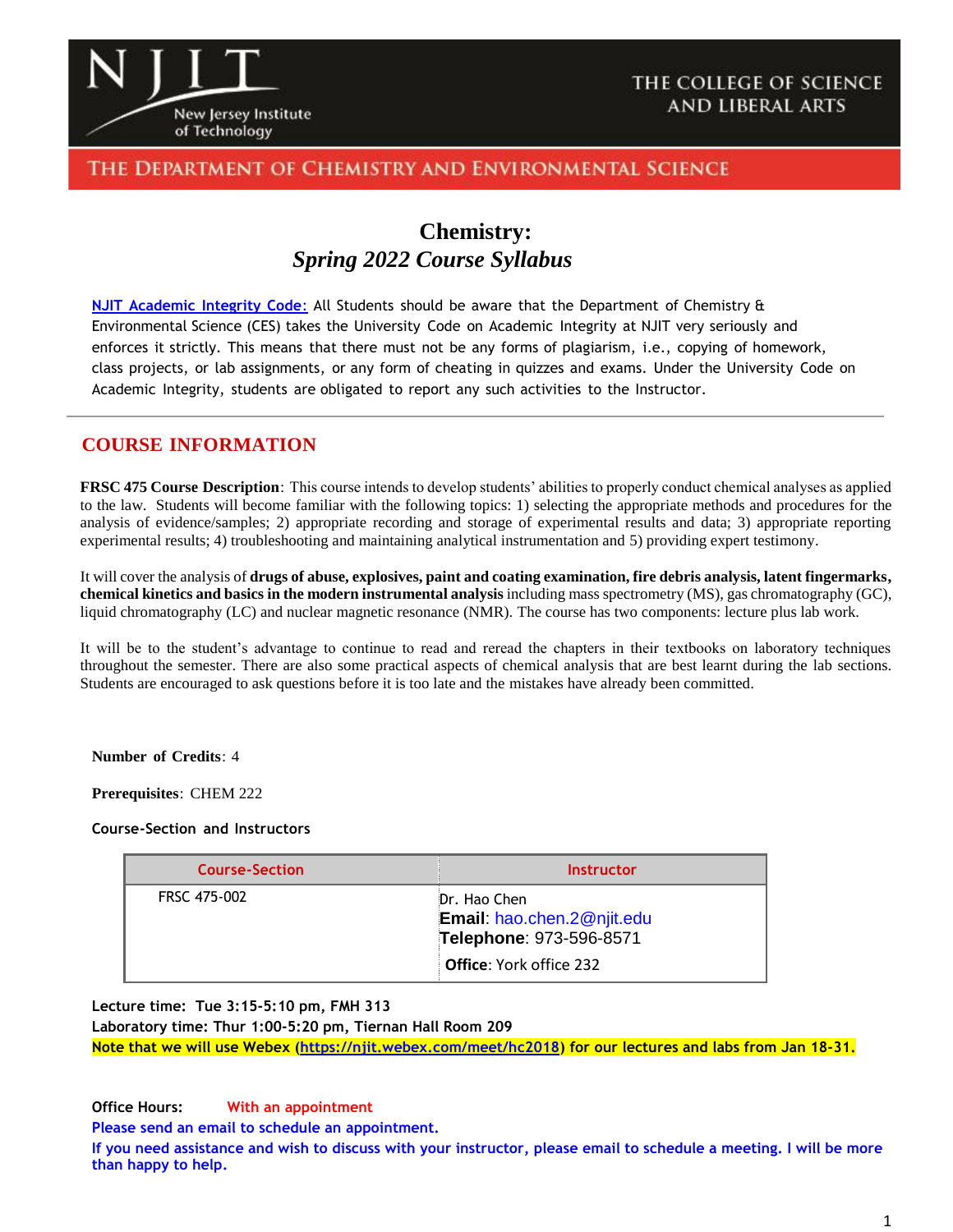**E-Mail:** All E-mail to me should start with FRSC 475 in the subject so that it can be filtered appropriately. Any e-mail pertaining to your academic standing (i.e., grades) must be sent from your NJIT account. Anonymous e-mail will not be read.

#### **Lab protocol will be distributed before each lab from instructor.**

Reference Textbook: Forensic Chemistry, Suzanne Bell, Second Edition, Pearson Education Limited 2014, ISBN 10: 1-292-02044-X, ISBN 13: 978-1-292-02044-0

**Secondary textbook**: Forensic Chemistry- Fundamentals and Applications, Edited by Jay A. Siegel, Publisher: Wiley Blackwell, 2016, ISBN 978-1-118-89772-0.

#### **Other required material:**

- Hard-cover laboratory notebook
- Lab coat (white color, available online)
- Safety goggles (available at the NJIT Bookstore or Home Depot)
- Disposable nitrile gloves (available online or at Home Depot)
- Mask needs to be worn all the time during each lab (also keep social distancing)

The Department of Chemistry sells a limited amount of Personal Protective Equipment (PPE) kits that include the lab coat, goggles, and 20 pairs of gloves. **You are responsible of bringing your own PPE to the lab.**

### **POLICIES**

**All CES students must familiarize themselves with, and adhere to, all** official university-wide student policies. CES takes these policies very seriously and enforces them strictly.

**Grading Policy**: The final grade in this course will be determined as follows: Lecture 50%, Lab 50%

| Lecture grades                             |     |  |  |
|--------------------------------------------|-----|--|--|
| <b>Homework</b>                            | 10% |  |  |
| Exam I                                     | 15% |  |  |
| Exam II                                    | 15% |  |  |
| <b>Term Paper</b>                          | 10% |  |  |
| Lab grades                                 |     |  |  |
| <b>Attendance and Discussion Questions</b> | 5%  |  |  |
| Quiz 1                                     | 5%  |  |  |
| Quiz 2                                     | 5%  |  |  |
| Laboratory reports                         | 30% |  |  |
| Oral presentation                          | 5%  |  |  |

Your final letter grade in this course will be based on the following tentative curve:

| A    | 90-100 | ∼ | $70 - 75$ |
|------|--------|---|-----------|
| $B+$ | 86-89  | D | $60-69$   |
| B    | 80-85  |   | <60       |
| $C+$ | 76-79  |   |           |

Laboratory reports will be an individual assignment, and each student will do an oral presentation on one of the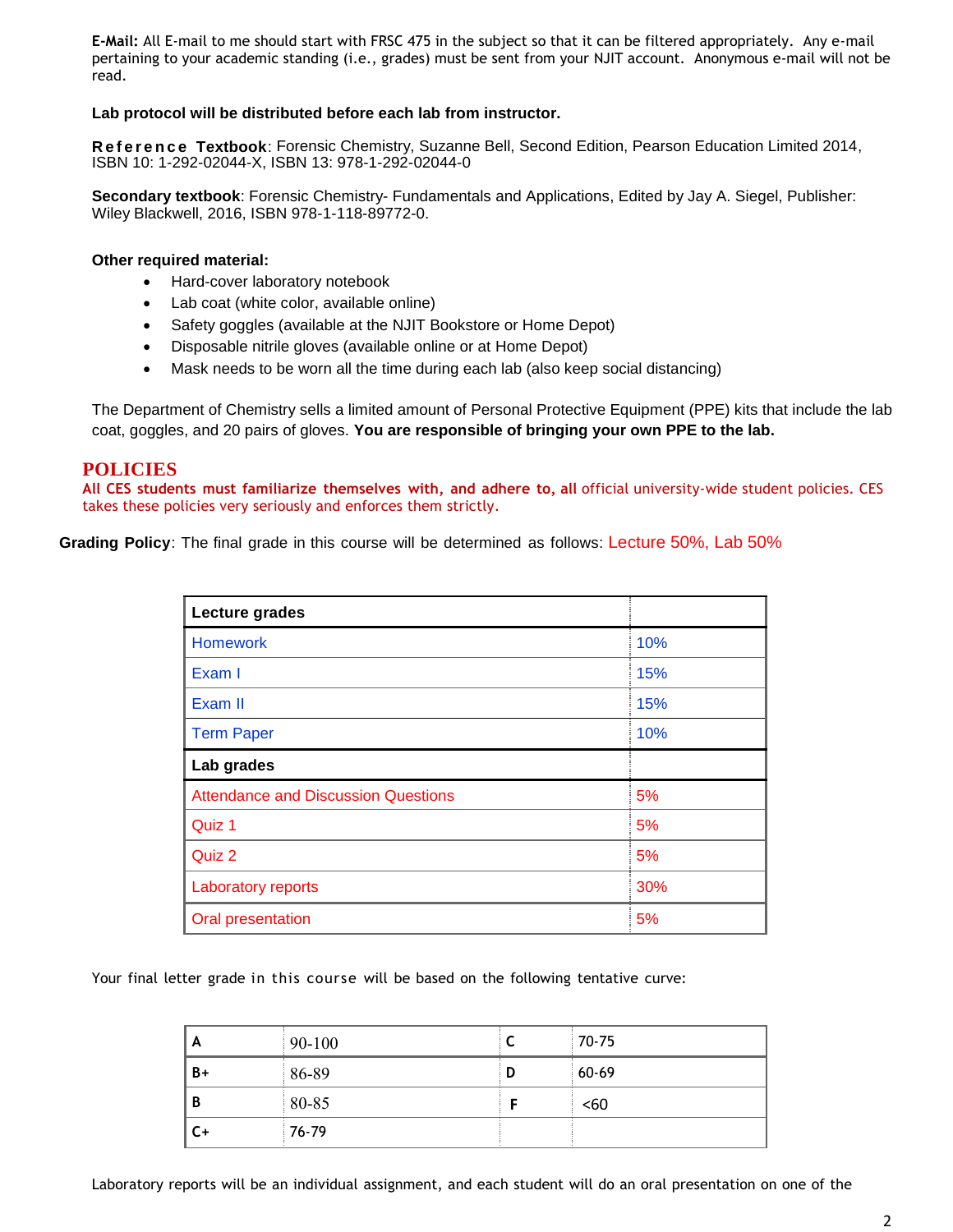experiments at the end of the semester. In addition, quizzes will be given to each student.

Attendance and laboratory notebook usage: Attendance to all laboratory sessions is <mark>mandatory</mark>. A missed laboratory session without an excused absence will result in a grade of zero (0) for that experiment. A second unexcused absence will result in a grade of zero (0) for the course lab component. An excused absence must be obtained from the instructor before the relevant lab. An excused absence will only be granted for verifiable documented reasons of serious illness or family emergency.

**Safety and cleanliness**: **Wear facial mask at all time, due to the pandemic of COVID-19**. Wear your safety goggles at all times while in the laboratory. Clothing that covers your legs and shoulders is required. No shorts or skirts. Everyone will be required to wear lab coats and gloves during all experiments. Closed shoes must be worn at all times. Food or drinks are not allowed in the lab. Turn off cell phones and do not use them in the lab. Properly dispose of waste materials. Clean up your workspace at the end of each lab session and wash your hands prior to leaving the laboratory.

**Laboratory reports**: Each lab report is due one week after the end of each experiment. The format of the laboratory report can be found below, and the exact rubric used for grading will be circulated to the students via email.

**Laboratory reports** must be submitted on Canvas in .doc, .docx, of .pdf format, and will be checked for plagiarism by Turnitin.

**Oral presentation**: Each student will present one of the lab experiments during a 15-20 minutes presentation during the last lab session of the semester. These presentations will occur on Webex, and the student will need to submit their presentation ahead of time and present it online. This presentation will be worth 5% of the final grade. Detailed assignment information and grading rubric will be provided during the semester.

**Syllabus modification:** Any modification of this syllabus will be distributed in class and via e-mail.

**Cellular Phones**: All cellular phones and other electronic devices must be switched off during all lab times. Such devices must be stowed in bags during exams or quizzes.

# **ADDITIONAL RESOURCES**

**Chemistry Tutoring Center**: Located in the Central King Building, Lower Level, Rm. G12. Hours of operation are Monday – Friday 10:00 am - 6:00 pm. For further information please click [here.](http://chemistry.njit.edu/students/)

**Accommodation of Disabilities**: **O**ffice of **A**ccessibility **R**esources and **S**ervices (*formerly known as Disability Support Services*) offers long term and temporary accommodations for undergraduate, graduate and visiting students at NJIT.

If you are in need of accommodations due to a disability please contact Chantonette Lyles, Associate Director at the Office of Accessibility Resources and Services at 973-596-5417 or via email at [lyles@njit.edu.](mailto:lyles@njit.edu) The office is located in Fenster Hall Room 260. A Letter of Accommodation Eligibility from the Office of Accessibility Resources Services office authorizing your accommodations will be required.

For further information regarding self-identification, the submission of medical documentation and additional support services provided please visit the Accessibility Resources and Services (OARS) website at:

[http://www5.njit.edu/studentsuccess/disability-support-services/](http://www.njit.edu/studentsuccess/accessibility/)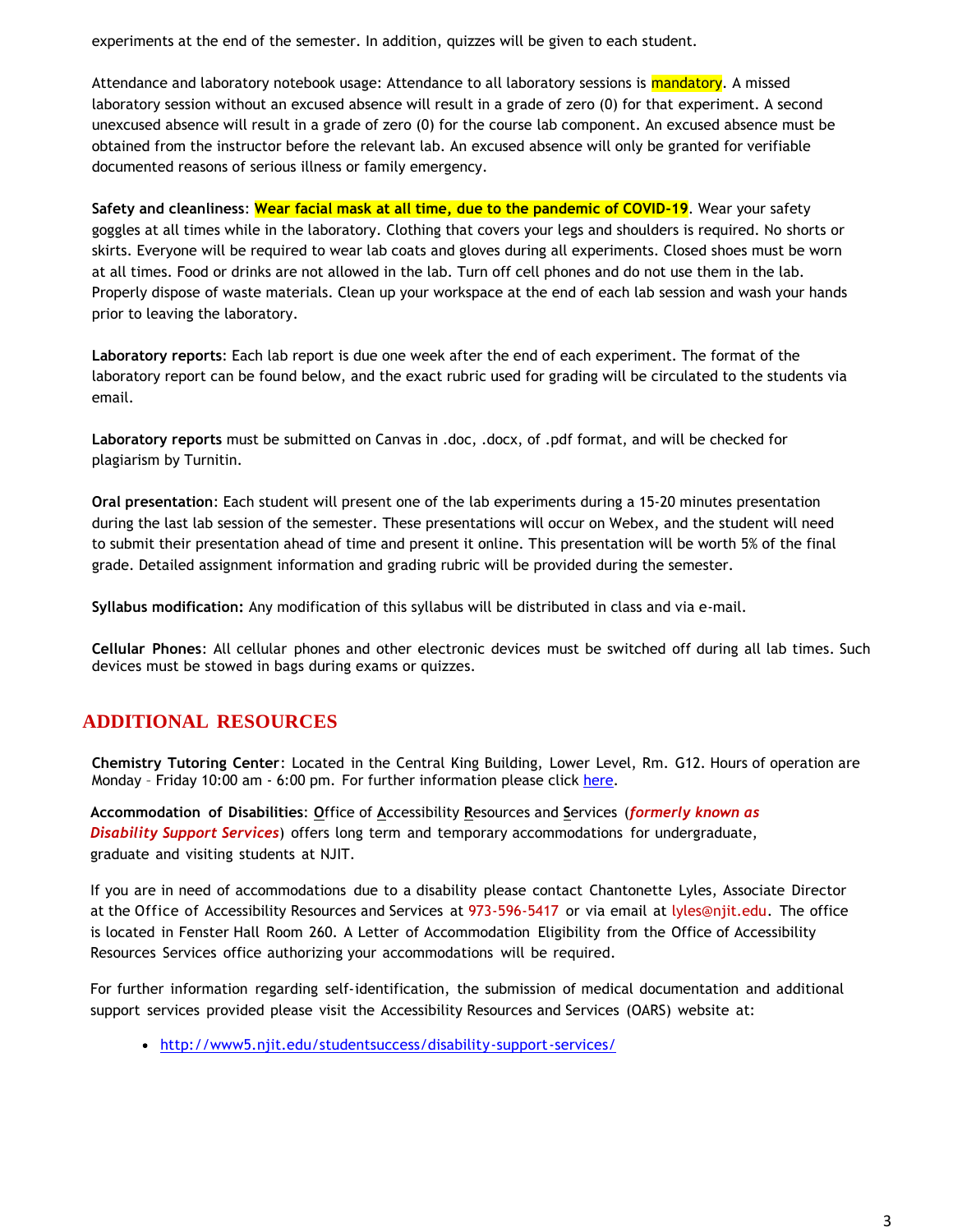# **Important Dates** (See: Spring 2022 Academic Calendar)

| January | 18 | Tuesday  | First Day of Classes    |
|---------|----|----------|-------------------------|
| May     | 3  | Tuesday  | Last Day of Classes     |
| May     | 6  | Friday   | Final Exams Begin       |
| May     | 12 | Thursday | <b>Final Exams End</b>  |
| May     | 14 | Saturday | <b>Final Grades Due</b> |

# **Tentative Course Schedule**

|   | <b>Lecture Topic</b>          | Lab Topic                                                       |
|---|-------------------------------|-----------------------------------------------------------------|
| 1 | <b>Introduction</b>           | Lab #1: TLC ink analysis                                        |
| 2 | MS, LC/MS, GC/MS, UV and IR   | Lab #2: Plastic film by FT-IR                                   |
| 3 | Drugs of abuse                | Lab #3: Car paint analysis by FT-IR                             |
| 4 | <b>Explosives</b>             | Lab #4: TLC-MS analysis of drinks                               |
| 5 | Paint and coating examination | Lab #5: MS analysis of drug in urea                             |
| 6 | Fire debris analysis          | Lab #6: MS analysis for explosives                              |
| 7 | Latent fingermark             | Lab #7: Analysis of Controlled Dangerous<br>Substances by LC/MS |
| 8 | <b>Chemical Kinetics</b>      | Lab #8: Blood Alcohol Analysis by GC                            |
|   |                               | Lab #9: Arson (Fiber Debris) Analysis by GC                     |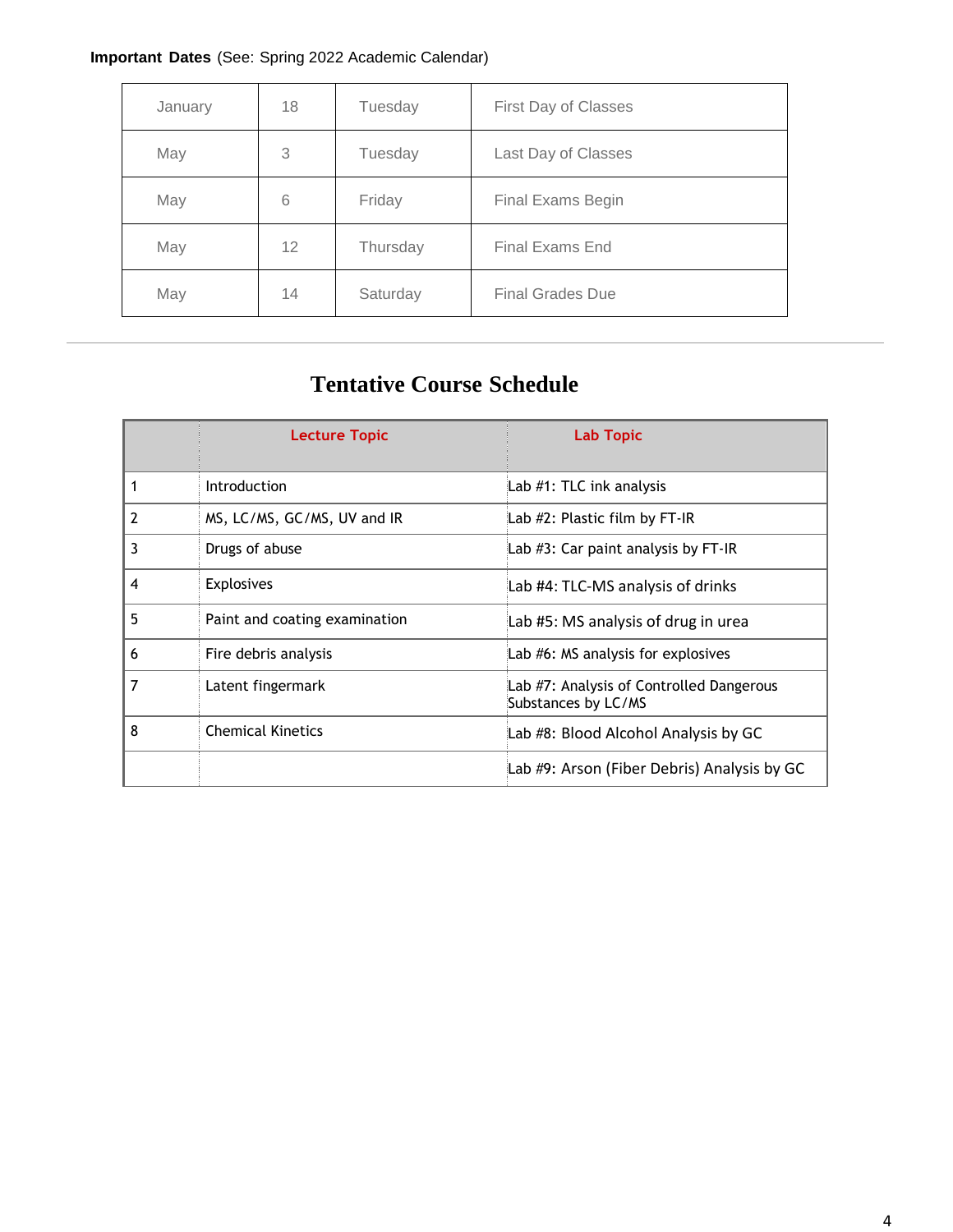# **Term Paper requirement**

The term paper should review a novel forensic chemistry research paper published no earlier than 2019 in a forensic journal such as **Journal of forensic sciences, Science & Justice, and Forensic Chemistry, etc.** You are assigned to assess the merit, novelty, and validity of the work presented in the paper. *Hint: it is easier to review a well written paper then a poorly written one.* Your term paper should be structured as followed:

- 1. **Abstract** a one paragraph summary of your critique that should appear on the title page.
- 2. **Introduction** provide information regarding why the research is important and interesting. Should contain merit and broader implications (What good will come from this research?). Should also describe broader implications (can this research be used for other problems?).
- 3. **Novelty** present competing methods and explain the novelty of the presented method (is it better, faster, cheaper, easier?).
- 4. **Validation** critically assess the paper (are the goals accomplished? are the conclusions adequately and unambiguously supported by the results? how did the authors convince you that the results are accurate?).
- 5. **Conclusion** summarize the three previous sections, the conclusion and the three previous sections should end in a summary.
- 6. **Literature Cited**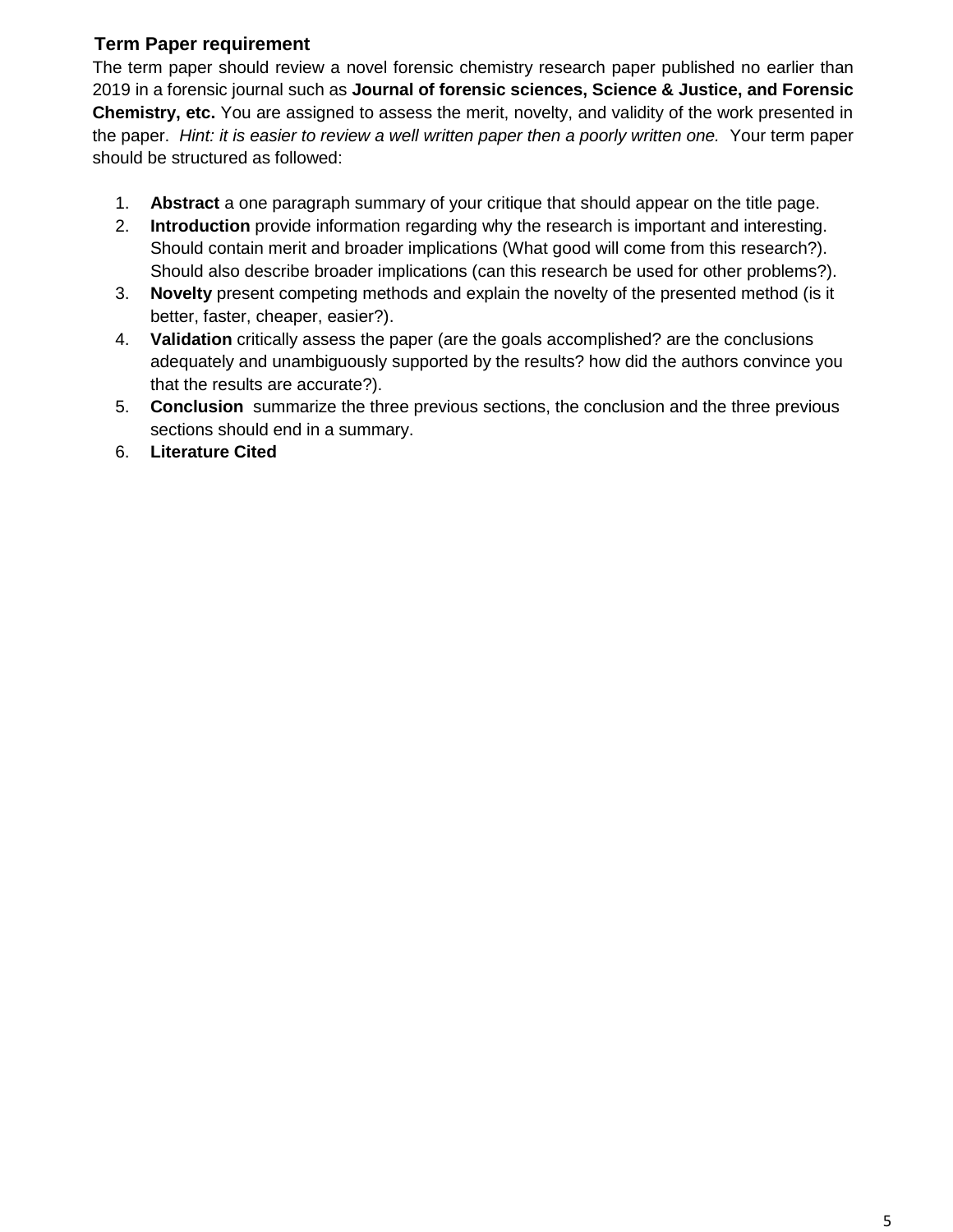# **Laboratory report format and guidelines**

Laboratory reports are an important part of science education. Students in chemistry and biology will be expected to write professional laboratory report. Therefore, in this course you will be introduced to several of the major components of writing a laboratory report. It is my hope that this course will give you an advantage in upper level courses.

### **The format**

Clarity of expression, correct grammar, spelling and paragraphing are expected. The lab report will consist of the following and must be in the order below: All components will be in paragraph form and must be double typed double spaced in Times New Roman 11-point font with 1" margins. Do not list anything. Data and results must be put in tables. Schemes and figures must be prepared using a proper software such as Biovia (free), ChemSketch (free), ChemDoodle (free), or ChemDraw. They can also be neatly written down in ink.

### **Tables**

They must be numbered using Roman Numerals: (I, II, III----etc) Figures & Graphs should be numbered using alpha numerals (1, 2, 3------etc).

### **Introduction:** Objective and Theory

The introduction must contain a discussion of the basic principles the lab is illustrating. This must be in your own words and not a paraphrase of the published experiment in your lab manual. You must cite statements of fact not ordinarily known using the following method: [#] at the end of the sentence containing the information. Do not include extraneous facts that do not pertain directly to the objective of the lab. Any equations used should be included along with a discussion of how they will be used.

### **Procedures and observations**

Writing a procedure for a chemical experiment involves using a formal and stylized writing approach. The experimental section will consist of a short paragraph that includes a sentence that refers the reader to some source for the procedure. Details from the published procedure and any experimental hints or tips that may aid the reader in understanding and repeating the experiment should be included. All reagents used must be reported in as the quantity you actually used (in parentheses, followed by the number of moles). All products used must be reported in as the quantity you actually used (in parentheses, followed by the number of moles) and % yield.

### **Results**

The results section should contain tables, graphs and illustrations.

- Tables should be numbered using ROMAN NUMERALS. (Table I, Table II, Table III...)
- Graphs and illustrations should be numbered using ALPHANUMERICS (Figure1, Figure 2, Figure 3...)
- Label the x and y axes of your graphs with an informative label and include the units. For instance for a mass spectrum the x axis would be "mass/charge ratio (*m/z*)" while the y axis might be "relative ion intensity (counts)".
- All tables, graphs and illustrations should have an informative title: "Table I Experimental Melting Points"
- All raw data that is used to perform calculations must be put in a table.

### **Calculations**

Show all equations you used to calculate your result. For instance, if you are calculating percent error you must first include the equation for percent error as follows:

### % error ={ [ |*ExpVal – AccptVal*| ] / *AccptVal* }100

- This can be typed (good time to learn how to use the equation writer in MSWord) or neatly handwritten in ink.
- Follow with the actual calculation (can be neatly hand written in ink) using correct significant figures and units.
- If your lab requires repetitive calculations, you only need to include one of these calculations in your report.